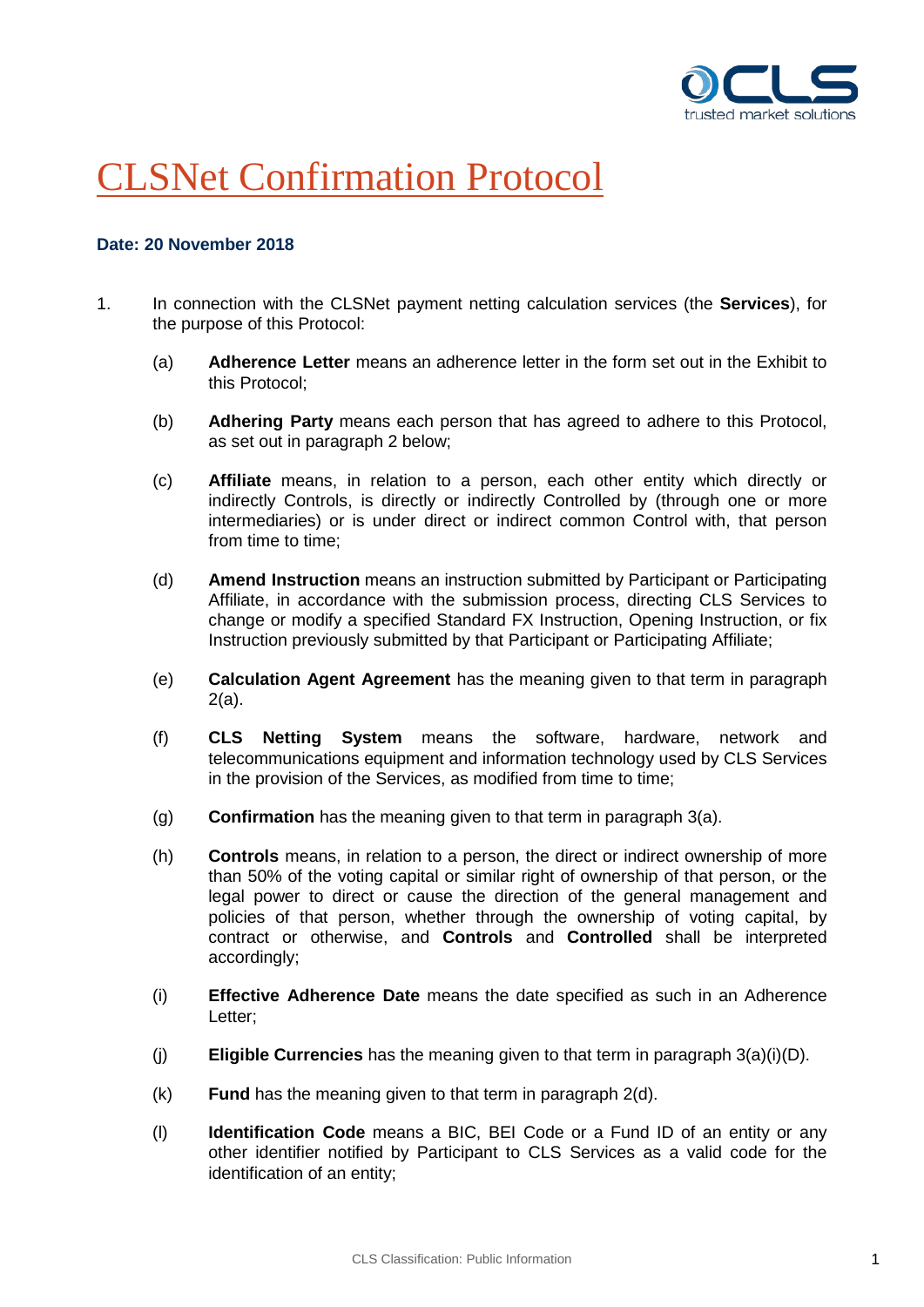

- (m) **Matching** means the matching of Transaction details reflected in a pair of Standard FX Instructions or the matching of Transaction details reflected in a pair of fix Instructions for the purpose of Netting, and **Match** and **Matched** shall be construed accordingly;
- (n) **NDF** means non-deliverable forward FX transaction;
- (o) **Netting** means the calculation of net payment amounts relating to underlying Transactions between a Service Recipient and a Transaction counterparty, and **Net** and **Netted** shall be construed accordingly;
- (p) **Opening Instruction** means the first instruction that must be submitted to the CLS Netting System by Participant or Participating Affiliate (as the case may be) in respect of an NDF;
- (q) **Other Participant** means a third party that: (a) uses the CLS Netting System or receives or uses services substantially similar to the Services from CLS Services; and (b) has entered into a Calculation Agent Agreement;
- (r) **Other Submitting Party** means, in respect of an instruction (including any Standard FX Instruction, Opening Instruction, or Amend Instruction), the Other Participant or Affiliate of such Other Participant that submits the instruction (including any Standard FX Instruction, Opening Instruction, or Amend Instruction) corresponding to an instruction submitted by Participant or Participating Affiliate;
- (s) **Participant** has the meaning given to that term in paragraph 2(a).
- (t) **Participating Affiliate** has the meaning given to that term in paragraph 2(b).
- (u) **Protocol** means this CLSNet Confirmation Protocol published by CLS Services Ltd. (**CLS Services**) on 20 November 2018;
- (v) **Relevant Third Party** means any third party on behalf of whom Participant uses the Services;
- (w) **Service Recipient** means Participant, each Participating Affiliate, and each Relevant Third Party;
- (x) **Settlement Date** means the date specified in an instruction (including any Standard FX Instruction, Opening Instruction, or Amend Instruction) as the date on which the Transaction to which such instruction relates is scheduled for settlement;
- (y) **Settlement Rate Source** means, in respect of an NDF, the value(s) to be used for the settlement rate source;
- (z) **Standard FX Instruction** means an instruction for Matching and Netting submitted by Participant or Participating Affiliate, in respect of a Transaction listed in paragraphs (a)-(e) (inclusive) of the definition of Transaction;
- (aa) **Submitting Party** means, in respect of an instruction (including any Standard FX Instruction, Opening Instruction, or Amend Instruction), Participant or Participating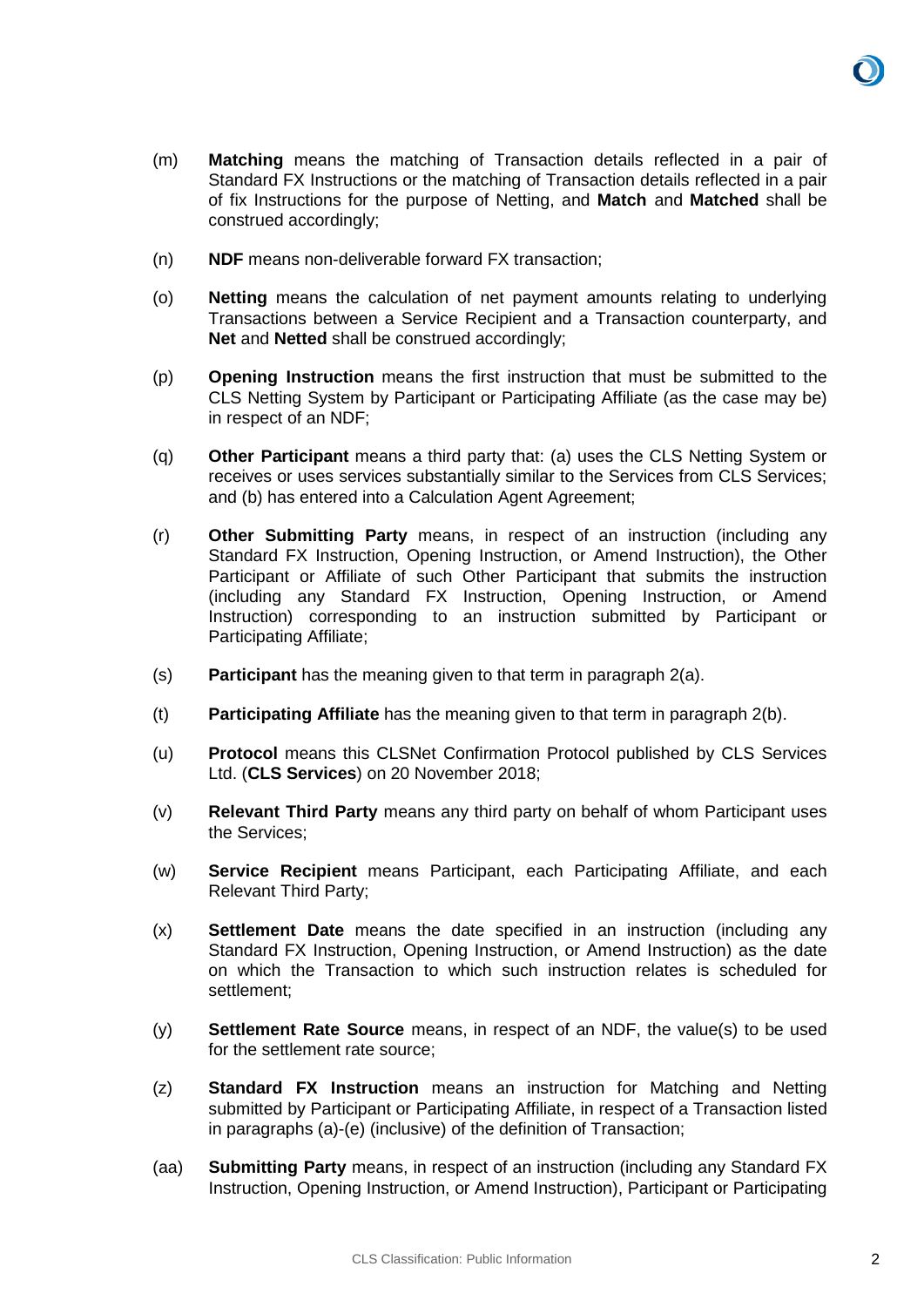

Affiliate that submits the instruction (including any Standard FX Instruction, Opening Instruction, or Amend Instruction) on behalf of itself, or in the case of Participant, on behalf of a Relevant Third Party;

- (bb) **Transaction** means each of the following foreign exchange transactions: (a) FX spot; (b) same-day transactions; (c) tomorrow/next-day transactions; (d) forwards; (e) swaps; (f) NDFs; and (g) any other transaction types notified to Participant by CLS Services from time to time; and
- (cc) **Valuation Date** means the valuation date agreed between the transaction counterparties for the valuation of the NDF Transaction.
- <span id="page-2-1"></span><span id="page-2-0"></span>2. Adherence to this Protocol shall be evidenced by the following:

#### *For a Single Entity*

- (a) in the case of a party (**Participant**) to an agreement governing the Services (**Calculation Agent Agreement**), by the execution of such Calculation Agent Agreement;
- (b) in the case of an Affiliate of a Participant that is covered by a Calculation Agent Agreement to which such Participant is a party (**Participating Affiliate**), by the execution and delivery of an Adherence Letter to CLS Services, as agent, in accordance with paragraph [10](#page-6-0) below;

#### *For Multiple Entities*

- (c) in the case of Participating Affiliates and Relevant Third Parties (as applicable), by the execution and delivery of an Adherence Letter by Participant, acting on behalf of each of the persons identified therein, to CLS Services, as agent, in accordance with paragraph [10](#page-6-0) below. For the avoidance of doubt, each person so identified in the Adherence Letter shall be treated as a separate Adhering Party for purposes of this Protocol; and
- (d) in the case of an investment or asset manager (including any person identified in paragraphs [2\(a\)](#page-2-1) to 2(c) (inclusive)) that, as agent, enters into Transactions on behalf of a fund (the **Fund**, which is the principal to the Transactions), by the execution and delivery of an Adherence Letter by the investment or asset manager, acting on behalf of the Fund(s) identified therein, to CLS Services, as agent, in accordance with paragraph [10](#page-6-0) below. For the avoidance of doubt, each Fund so identified in the Adherence Letter shall be treated as a separate Adhering Party for purposes of this Protocol.
- <span id="page-2-2"></span>3. With respect to any Transaction to which the Adhering Party and another Adhering Party are both counterparties:
	- (a) the notification from the CLS Netting System confirming that the Standard FX Instructions or Opening Instructions, as applicable, relating to such Transaction have been classified as Matched Standard FX Instructions or matched Opening Instructions, as applicable, in the CLS Netting System shall, as between the Adhering Parties, constitute a confirmation by the Adhering Party of each of the following economic terms of the Transaction underlying the Standard FX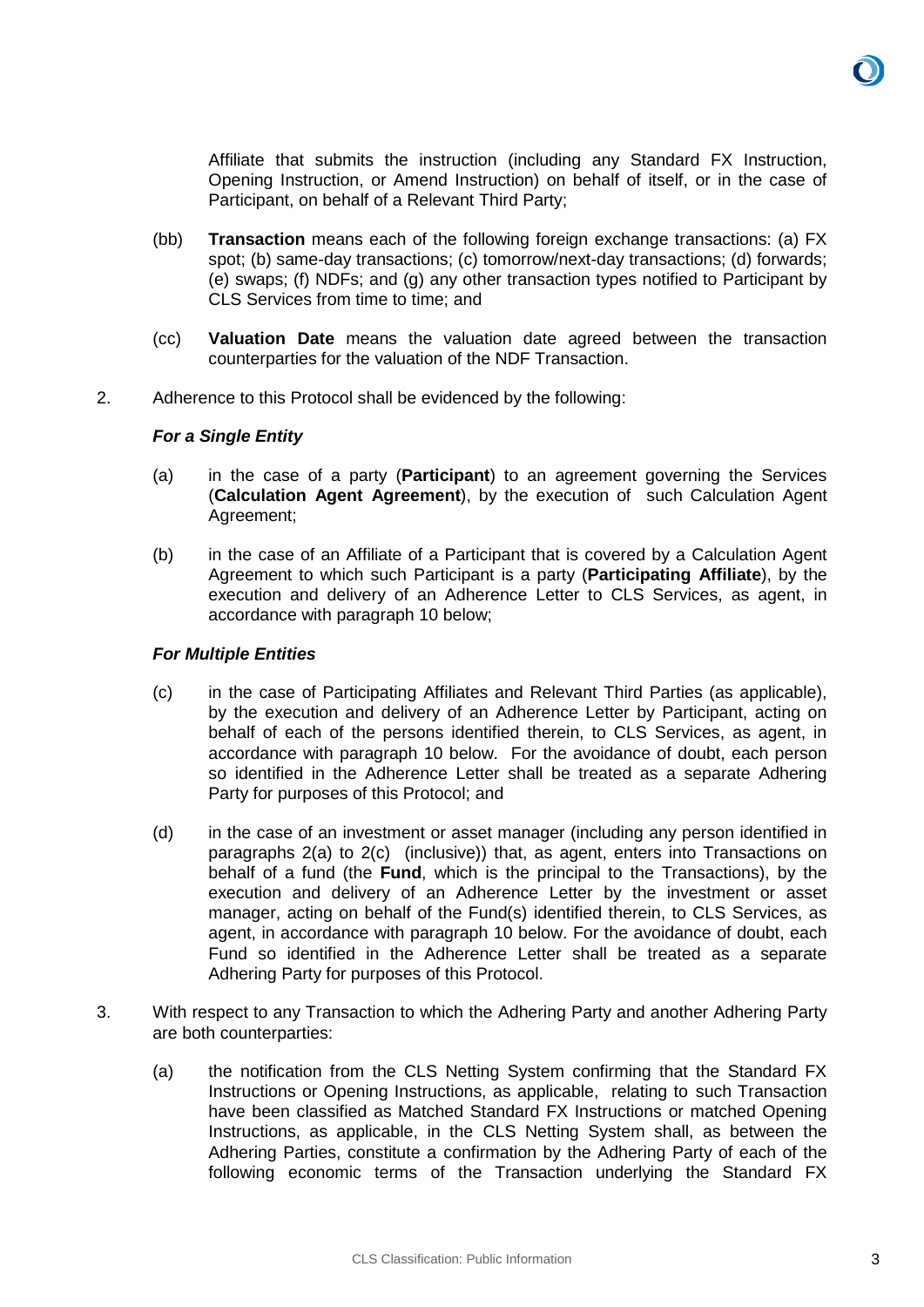

Instructions or Opening Instructions, as applicable, so Matched or matched, as applicable, by the CLS Netting System (**Confirmation**):

- (i) in respect of Non-NDF underlying Transactions:
	- (A) the Identification Codes of the Submitting Party and the Other Submitting Party of the Standard FX Instructions relating to the same Transaction;
	- (B) the Settlement Date;
	- (C) the Identification Codes of the Transaction counterparties; and
	- (D) the amounts and identities of the buy and sell eligible currencies included as part of the Services (**Eligible Currencies**);
- (ii) in respect of NDF underlying Transactions:
	- (A) the Identification Codes of the Submitting Party and the Other Submitting Party of the Opening Instructions relating to the same Transaction;
	- (B) the Settlement Date;
	- (C) the Identification Codes of the Transaction counterparties;
	- (D) the amounts and identities of the buy and sell Eligible Currencies;
	- (E) the NDF settlement currency;
	- (F) the NDF Valuation Date; and
	- (G) Settlement Rate Source(s);
- (b) for the purposes of such Confirmation:
	- (i) if, subsequent to Standard FX Instructions being classified as Matched or Opening Instructions being classified as matched, as applicable, in the CLS Netting System:
		- (A) the Adhering Parties agree to amend the Transaction to which those Standard FX Instructions or Opening Instructions, as applicable, relate, and, following such agreement, submit Amend Instructions to the CLS Netting System in respect of the relevant Standard FX Instructions or Opening Instructions, as applicable; and
		- (B) following the submission of such Amend Instructions, the Standard FX Instructions or Opening Instructions, as applicable, are reclassified as Matched Standard FX Instructions or matched Opening Instructions, as applicable,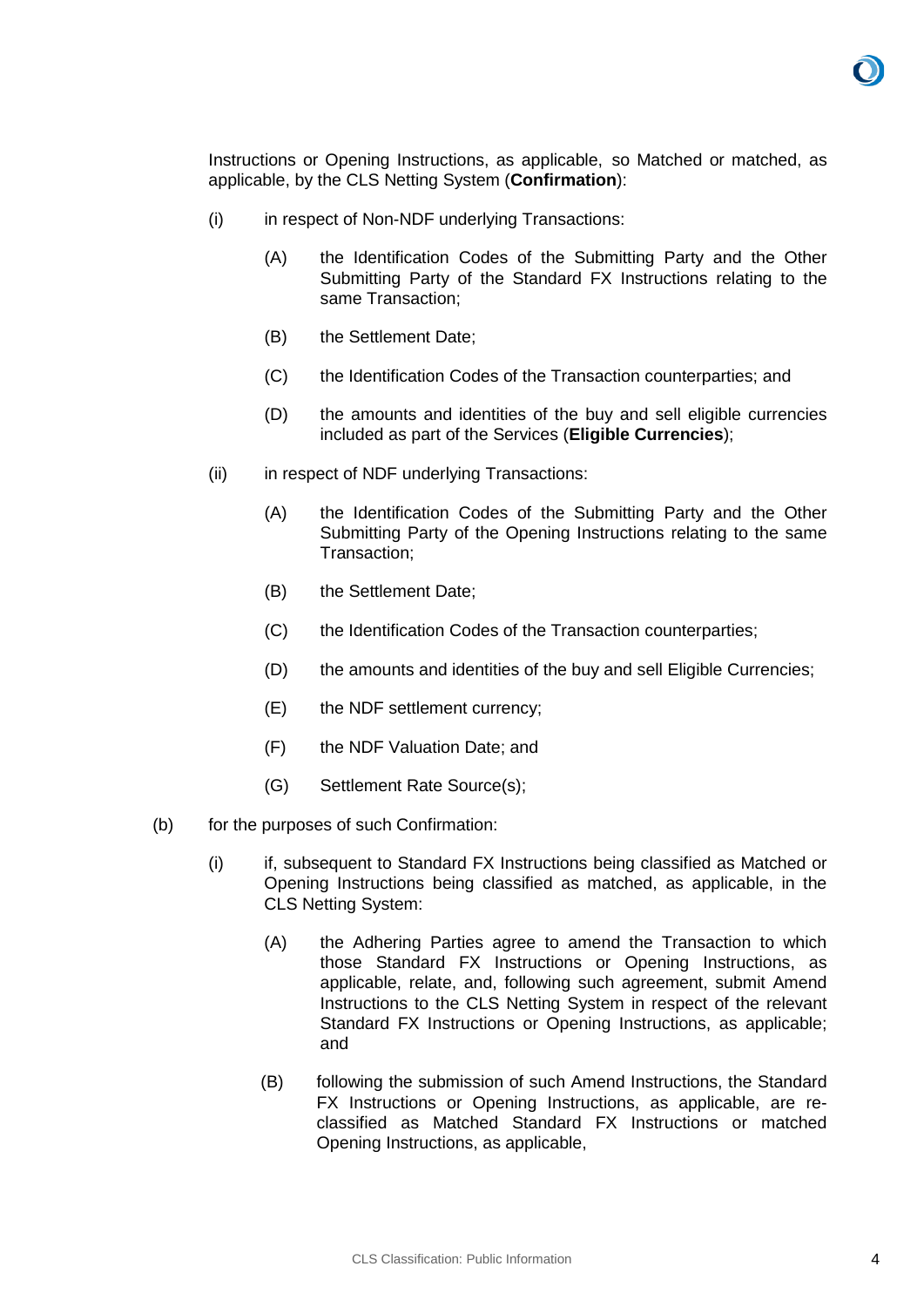

the notification from the CLS Netting System of such classification shall, as between such Adhering Parties, constitute an amended Confirmation of the terms so Matched or matched by the CLS Netting System which supersedes the earlier Confirmation of such terms;

- (ii) if the Standard FX Instructions or Opening Instructions, as applicable, relating to such Transaction which were classified as Matched Standard FX Instructions or matched Opening Instructions, as applicable, are subsequently:
	- (A) amended by or on behalf of an Adhering Party on a unilateral basis; or
	- (B) rescinded by or on behalf of an Adhering Party on a unilateral basis or by or on behalf of Adhering Parties on a bilateral basis,

such amendment or rescission shall, as between such Adhering Parties, have no effect on the earlier Confirmation of the terms so Matched or matched by the CLS Netting System unless another pair of Standard FX Instructions or Opening Instructions, as applicable, relating to the same Transaction has been submitted to the CLS Netting System and classified as Matched Standard FX Instructions or matched Opening Instructions, as applicable, in the CLS Netting System, in which case the earlier Confirmation shall be superseded by the subsequent Confirmation of the terms Matched or matched in such other pair of Standard FX Instructions or Opening Instructions, as applicable; and

- (iii) such Confirmation shall not supersede any other confirmation that may be sent by such Adhering Party outside the CLS Netting System, whether such other confirmation is received before or after such classification or notification of the Standard FX Instructions or Opening Instructions, as applicable, as Matched Standard FX Instructions or matched Opening Instructions, as applicable, in the CLS Netting System.
- 4. Neither CLS Services nor its Affiliates shall have any liability to any person, for any failure to provide, delay in providing, or error contained in, any such notification or classification described in paragraph [3\(a\)](#page-2-2) and 3(b) above.
- 5. For the avoidance of doubt, the processing of any related instruction (including any Standard FX Instruction, Opening Instruction, or Amend Instruction) in the CLS Netting System shall not be affected by any separate confirmation outside of the Service in respect of any Transaction that may be given to, by, or on behalf of any Transaction counterparty to such Transaction.
- 6. The agreements contemplated by this Protocol will, as between any two Adhering Parties, be effective on the later of the Effective Adherence Dates specified in the respective Adherence Letters of the two Adhering Parties; provided, however, that:
	- (a) no Adherence Letter shall specify an Effective Adherence Date that is less than thirty (30) calendar days following the date of execution of that Adherence Letter; and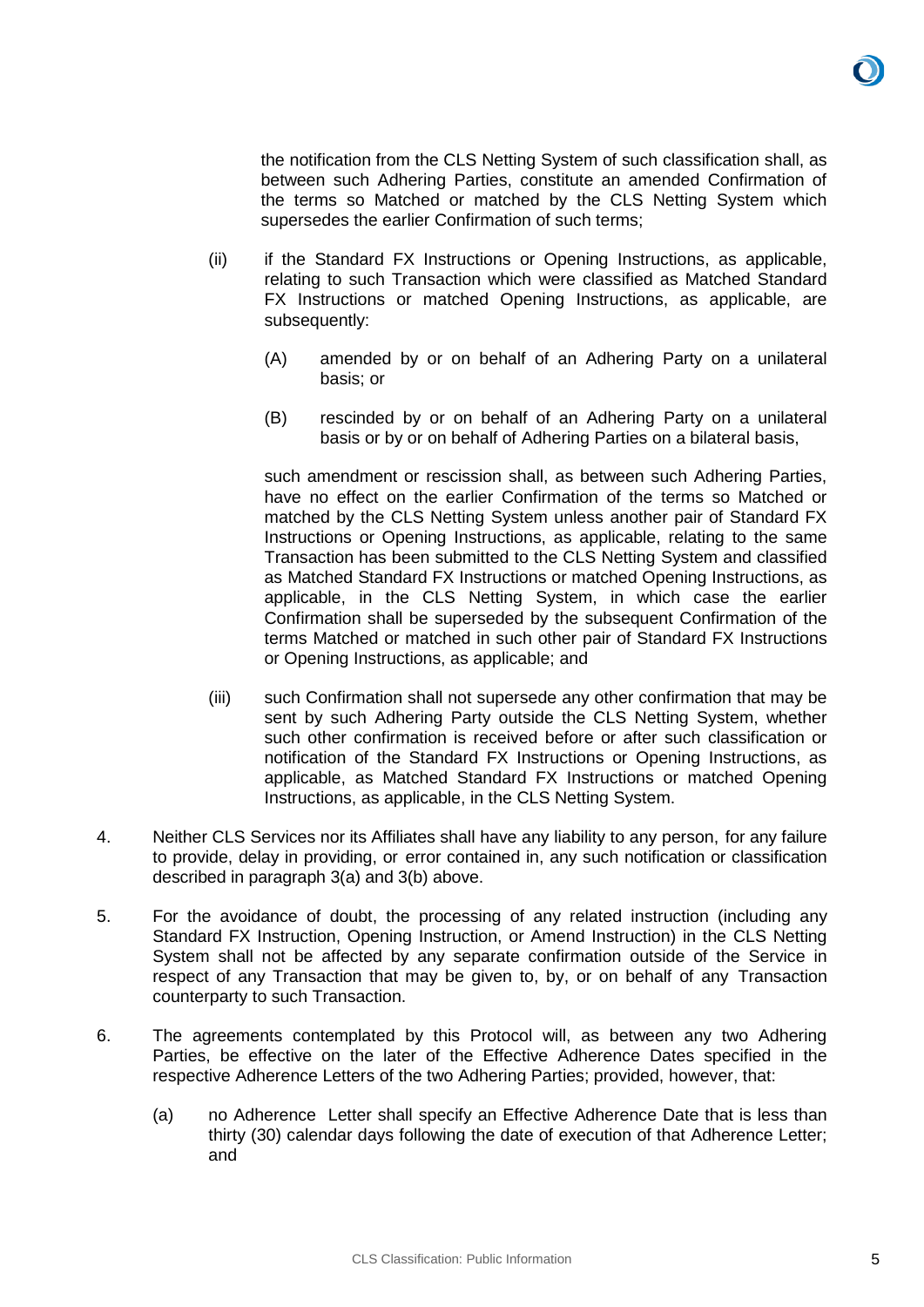(b) the Effective Adherence Date for Participant shall be the 'Effective Date' of the relevant Calculation Agent Agreement executed by Participant.

Such agreements contemplated by this Protocol will apply to any Standard FX Instructions or Opening Instructions, as applicable, submitted to the CLS Netting System by or on behalf of an Adhering Party, regardless of whether such Standard FX Instructions or Opening Instructions, as applicable, are submitted before or after such Effective Adherence Date.

7. In adhering to this Protocol, an Adhering Party may not specify additional provisions, conditions, or limitations in its Adherence Letter. Any purported adherence that CLS Services, as agent, determines in good faith is not in compliance with this paragraph will be void.

### 8. **Acknowledgement of Scope of this Protocol**

- (a) Each Adhering Party acknowledges and agrees that this Protocol does not apply to any Transaction for which related instructions (including any Standard FX Instruction, Opening Instruction, or Amend Instruction) are not submitted to the CLS Netting System.
- (b) The adequacy of a Confirmation for the purpose of 'legal confirmation' or equivalent concept under applicable laws of any jurisdiction is to be determined and assessed by the Adhering Party, and CLS Services makes no guarantee, representation or warranty that the form of Confirmation is acceptable in any jurisdiction.

#### 9. **Representations**

- (a) Each Adhering Party represents to each other Adhering Party with which it has, or may have, an instruction (including any Standard FX Instruction, Opening Instruction, or Amend Instruction) submitted to the CLS Netting System relating to a Transaction between them, on the date on which the later of them adheres to this Protocol in accordance with paragraph [2,](#page-2-0) that:
	- (i) it has the power to execute and deliver the Adherence Letter (or otherwise adhere to the Protocol) and to perform its obligations under any such Adherence Letter and this Protocol, and has taken all necessary action to authorise such execution, delivery, and performance;
	- (ii) such execution, delivery and performance do not violate or conflict with any law applicable to it, any provision of its constitutional documents, any order or judgment of any court or other agency of government applicable to it or any of its assets or any contractual restriction binding on or affecting it or any of its assets;
	- (iii) all governmental and other consents that are required to have been obtained by it with respect to each such Adherence Letter or this Protocol have been obtained and are in full force and effect and all conditions of any such consents have been complied with; and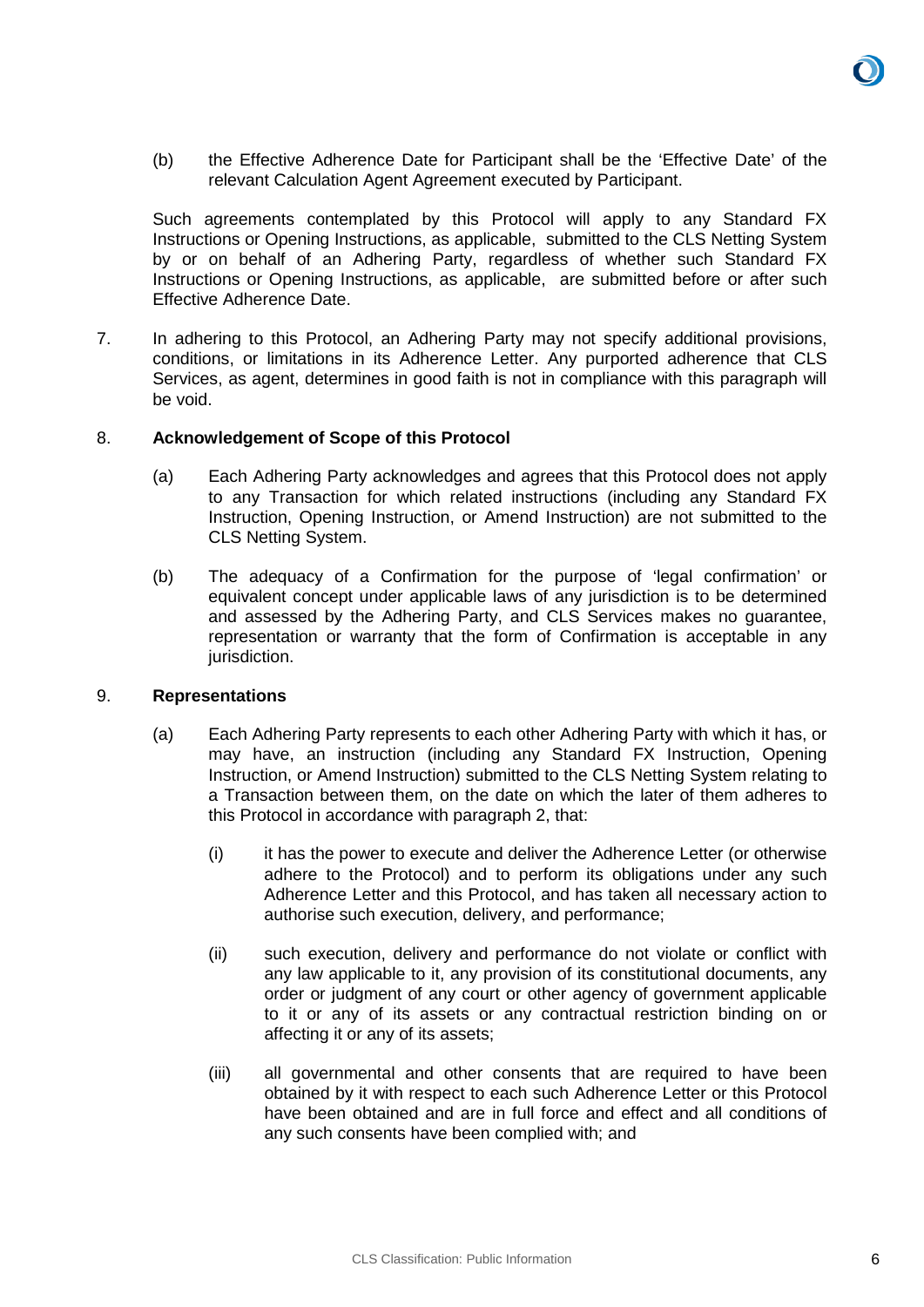- (iv) its obligations under each such Adherence Letter and this Protocol constitute legal, valid, and binding obligations of such Adhering Party, enforceable in accordance with their respective terms (subject to applicable bankruptcy, reorganisation, insolvency, moratorium or similar laws affecting creditors' rights generally and subject, as to enforceability, to equitable principles of general application (regardless of whether enforcement is sought in a proceeding in equity or at law)).
- (b) With respect to any Adherence Letter that an Adhering Party has delivered to CLS Services in which any of its Affiliates, other third parties or Funds are identified, such Adhering Party represents to each other Adhering Party with which such Affiliate, third party or Fund has, or may have, an instruction (including any Standard FX Instruction, Opening Instruction, or Amend Instruction) submitted to the CLS Netting System relating to a Transaction between the Affiliate, third party or Fund and such other Adhering Party that it has the authority to bind the Affiliate, third party or Fund to this Protocol.

### <span id="page-6-0"></span>10. **Delivery of Executed Adherence Letters**

Each Adherence Letter must be in writing in the following form:

- (a) one manually signed original copy; and
- (b) one conformed copy containing, in place of each signature, the printed or typewritten name of each signatory,

and each manually signed original copy and conformed copy must be delivered to CLS Services at the following address:

CLS Services Ltd. Exchange Tower 1 Harbour Exchange Square London E14 9GE United Kingdom Attn: General Counsel

and each such copy must be delivered as a separate PDF (portable document format) attachment in an email to CLS Services in England at [protocols@cls](mailto:protocols@cls-services.com)[services.com.](mailto:protocols@cls-services.com)

Each Adhering Party agrees that, for evidentiary purposes, a conformed copy of each Adherence Letter certified (for the purposes of confirming that the conformed copy is a true copy) by the General Counsel or other appropriate officer of CLS Services will be deemed to be an original.

*[Exhibit Follows]*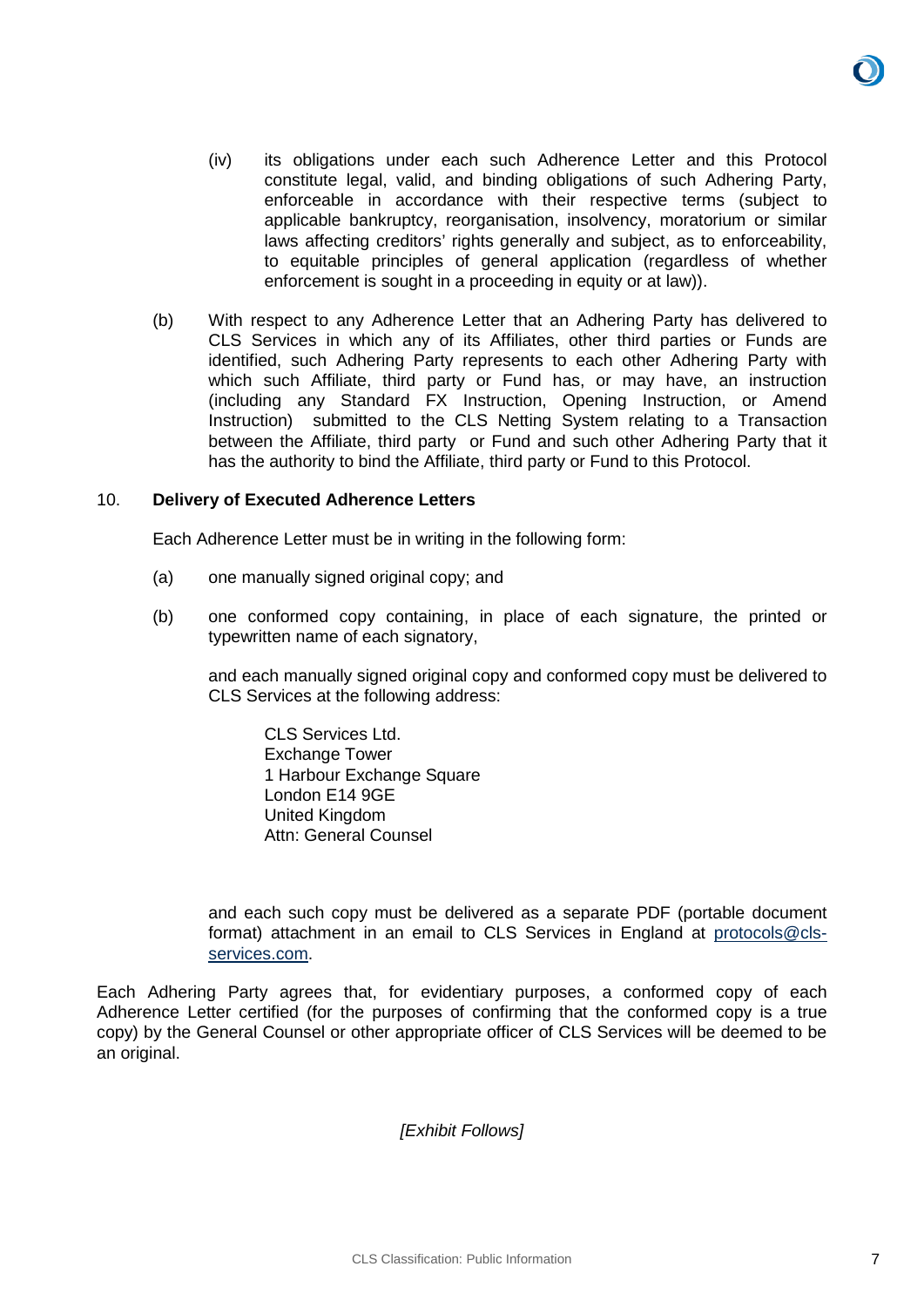# **EXHIBIT**

# **FORM OF ADHERENCE LETTER**

### *Via Electronic Mail [\(protocols@cls-services.com\)](mailto:protocols@cls-services.com)*

### [**insert date**]

CLS Services Ltd Exchange Tower One Harbour Exchange Square London 14 9GE United Kingdom Re: **CLSNet Confirmation Protocol –Adherence Letter** 

Dear Ladies and Gentlemen:

This letter constitutes an Adherence Letter as referred to in the Protocol.

Except as otherwise expressly stated, capitalized terms used in this Adherence Letter have meaning given to those terms in the Protocol.

The provisions contained in the Protocol are incorporated into this Adherence Letter.

- 1. Adherence to Protocol
	- (a) The purpose of this letter is to confirm *(check applicable box(es))*:
		- **(i) Single Entity**
		- $\Box$ the adherence of our institution:

[INSERT LEGAL NAME OF ADHERING PARTY]

to the Protocol;

- **(ii) Multiple Entities (non-Investment/Asset Manager)**
- $\Box$ (A) the adherence of our institution:

[INSERT LEGAL NAME OF ADHERING PARTY]

to the Protocol; and

(B) acting on behalf of each entity listed below, the adherence of such entities to the Protocol: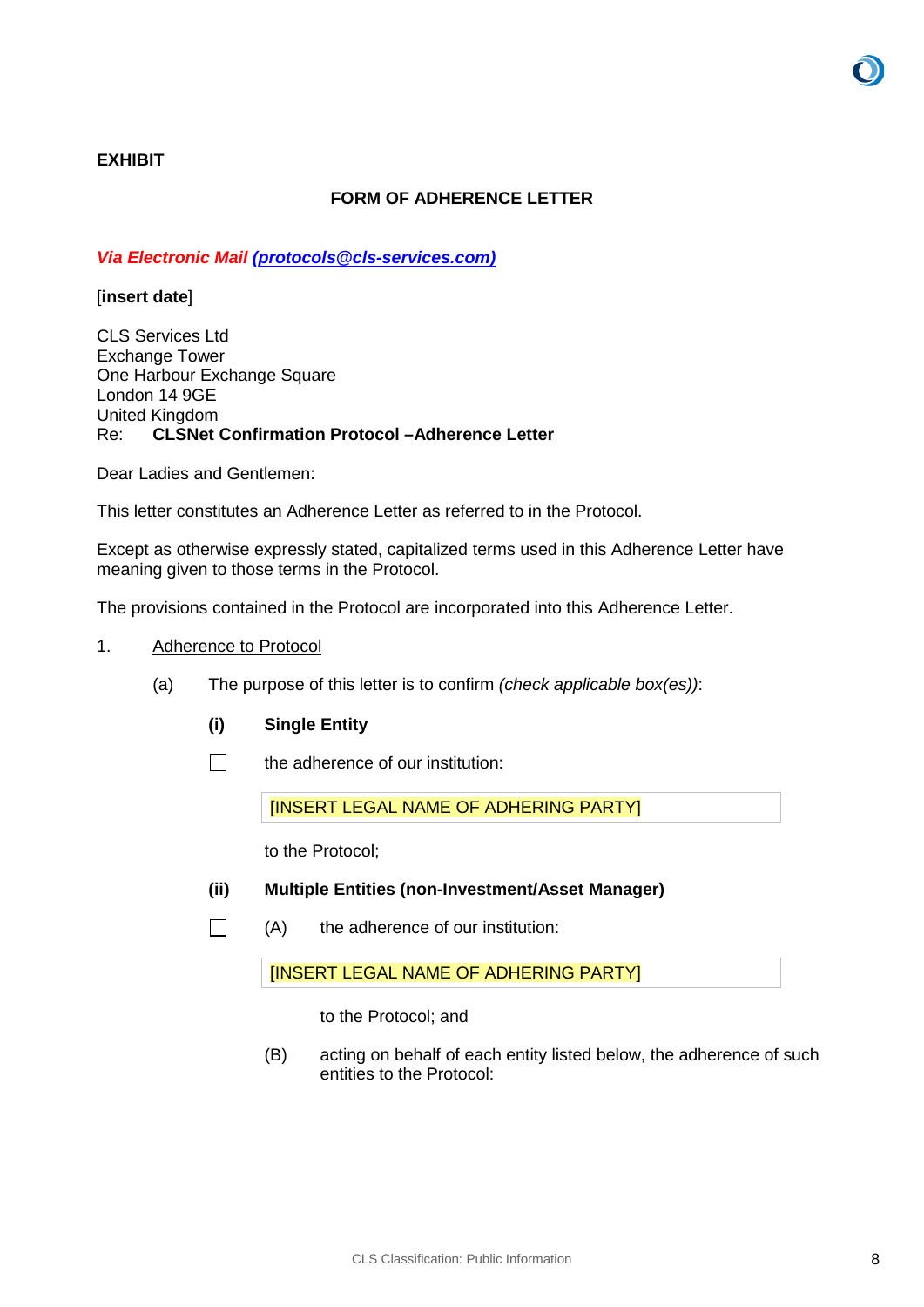[INSERT LEGAL NAME OF AFFILIATE OR RELEVANT THIRD PARTY, AS APPLICABLE][1](#page-8-0)

(C) that our institution is duly authorized to provide such confirmation on behalf of each entity listed in paragraph 1(a)(ii)(B) above.

# **(iii) Investment/Asset Managers**

 $\Box$ (A) the adherence of our institution:

> [INSERT LEGAL NAME OF ADHERING PARTY (PARTICIPANT OR INVESTMENT OR ASSET MANAGER)]

to the Protocol, acting on behalf of each Fund *(check applicable box(es))*:

[INSERT LEGAL NAME OF FUND][2](#page-8-1)

- (B) that our institution is duly authorized to provide such confirmation on behalf of each such Fund.
- (b) *Effective Adherence Date.* The adherence of our institution and each other Adhering Party referred to herein is effective as of the following date (**Effective Adherence Date**):[3](#page-8-2)

[INSERT RELEVANT DATE]

# 2. Appointment as Agent and Release

We hereby appoint CLS Services as our agent for the limited purposes of the Protocol. Except as otherwise stated in the Protocol, we hereby waive, and release CLS Services and any of its Affiliates from, any rights, claims, actions or causes of action whatsoever (whether in contract, tort or otherwise) arising out of or in any way relating to this Adherence Letter or the adherence of our institution or any other Adhering Parties identified herein to the Protocol or any actions contemplated as being required by CLS Services under the Protocol.

<span id="page-8-0"></span><sup>&</sup>lt;sup>1</sup> Please insert additional rows as needed, as each Affiliate and Relevant Third Party should be listed in a separate row.<br>
2 Please insert additional rows as needed, as each Fund should be listed in a separate row.<br>
3 The Effective Adherence Date must be at least 30 calendar days following the date of this Adherence Letter.

<span id="page-8-1"></span>

<span id="page-8-2"></span>